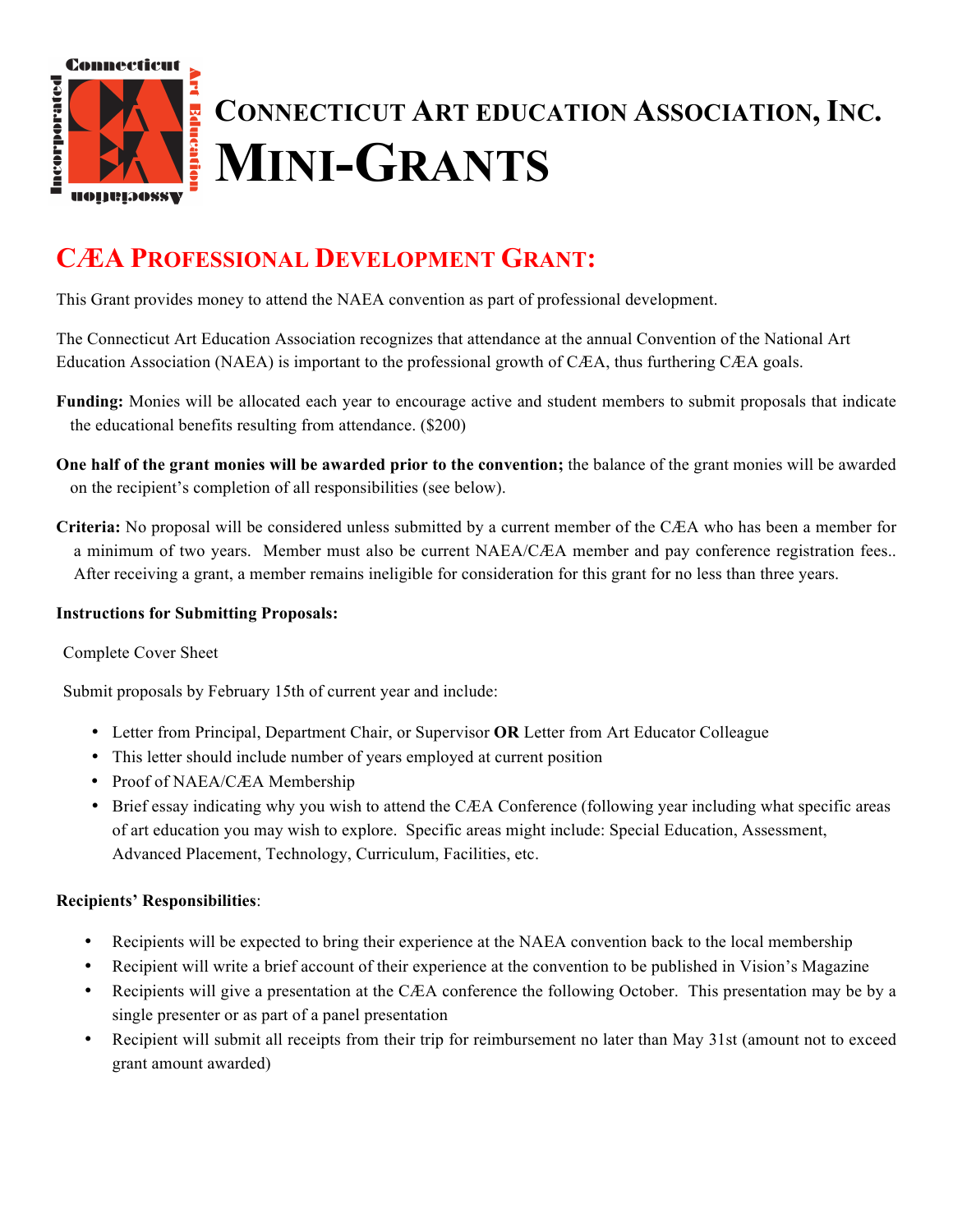# CÆA **Summer Workshop Grant**

The Connecticut Art Education Association recognizes that art teachers have a strong, ongoing commitment to their practice as an artist and teacher. This grant was established to encourage art teachers to attend summer workshops to rejuvenate themselves as artists and enhance their skills as educators. A maximum of \$300.00 will be awarded to the grant recipient.

**Criteria:** No proposal will be considered unless submitted by a current NAEA/CÆA member who has been a member for a minimum of two years. After receiving a grant, a member remains ineligible for consideration for this grant for no less than two years.

#### **Instructions for Submitting Proposals and Grants:**

#### Complete Cover Sheet

Submit proposals by Apri 15th of current year and include:

- Letter of support from a Principal, Department Chair, Supervisor, or Art Educator Colleague.
- Proof of NAEA/CÆA Membership
- Brief essay indicating why you wish to attend this summer workshop.
- A flyer describing the summer workshop or the title of the program and contact information of the workshop coordinator.

#### **Recipients' Responsibilities:**

- Recipient will write a brief account of their experience to be published in Vision's Magazine.
- Recipient will submit to the CÆA Treasurer all receipts from their trip for reimbursement no later than the CÆA fall conference following the workshop (amount not to exceed grant amount awarded).
- Recipients will give a presentation at the CÆA fall conference the following October. This presentation may be by a single presenter or as part of a panel presentation.